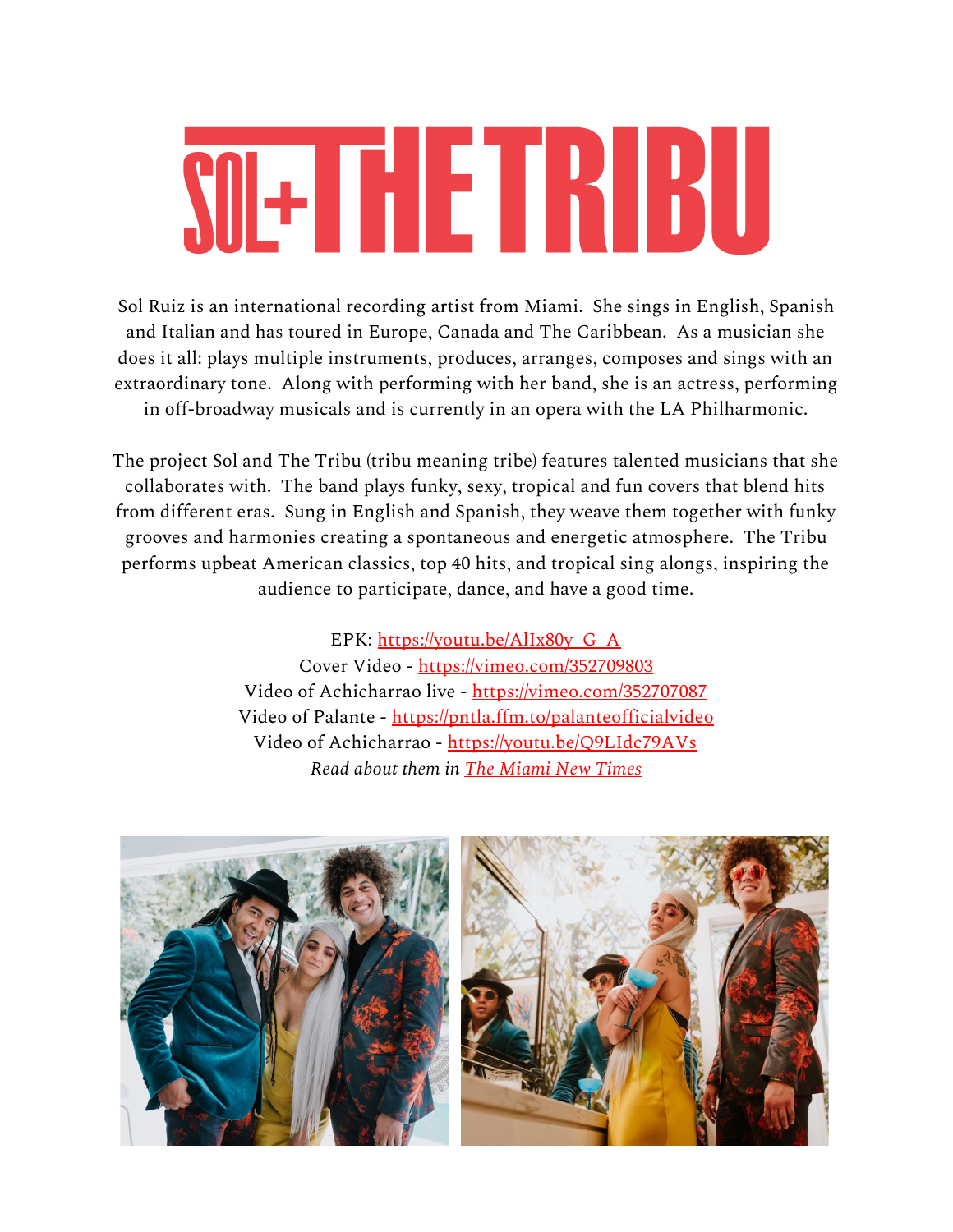#### SOL AND THE TRIBU SONG LIST

2000s to Current

Lucky - Daft Punk I Like it Like That - Cardi B Havana - Camila Cabello Shape of You - Ed Sheeran Uptown Funk - Bruno Mars I Got a Feeling - The Black Eyed Peas Rock Star - Post Malone I Love It - Icona Pop Blurred Lines - Robin Thicke Bad guy – Billie Eilish Bad romance – Lady Gaga American boy – Estelle 24K magic – Bruno Mars All about that bass – Meghan Trainor Don't stop the music – Rihanna Bang bang – Jessie J Bartender – T Pain Blurred lines – Robin Thicke Boo'd up – Ella Mai Boom boom pow – Black Eyed Peas Cake by the ocean – DNCE Can't feel my face – The Weeknd Can't stop the feeling – Justin Timberlake Cheap thrills – Sia Cheerleader – OMI Forget you – Cee Lo Get lucky – Daft Punk Girls like you – Maroon 5 Good feeling – Flo Rida Happy – Pharrel Hips don't lie – Shakira Hollaback girl – Gwen Stefani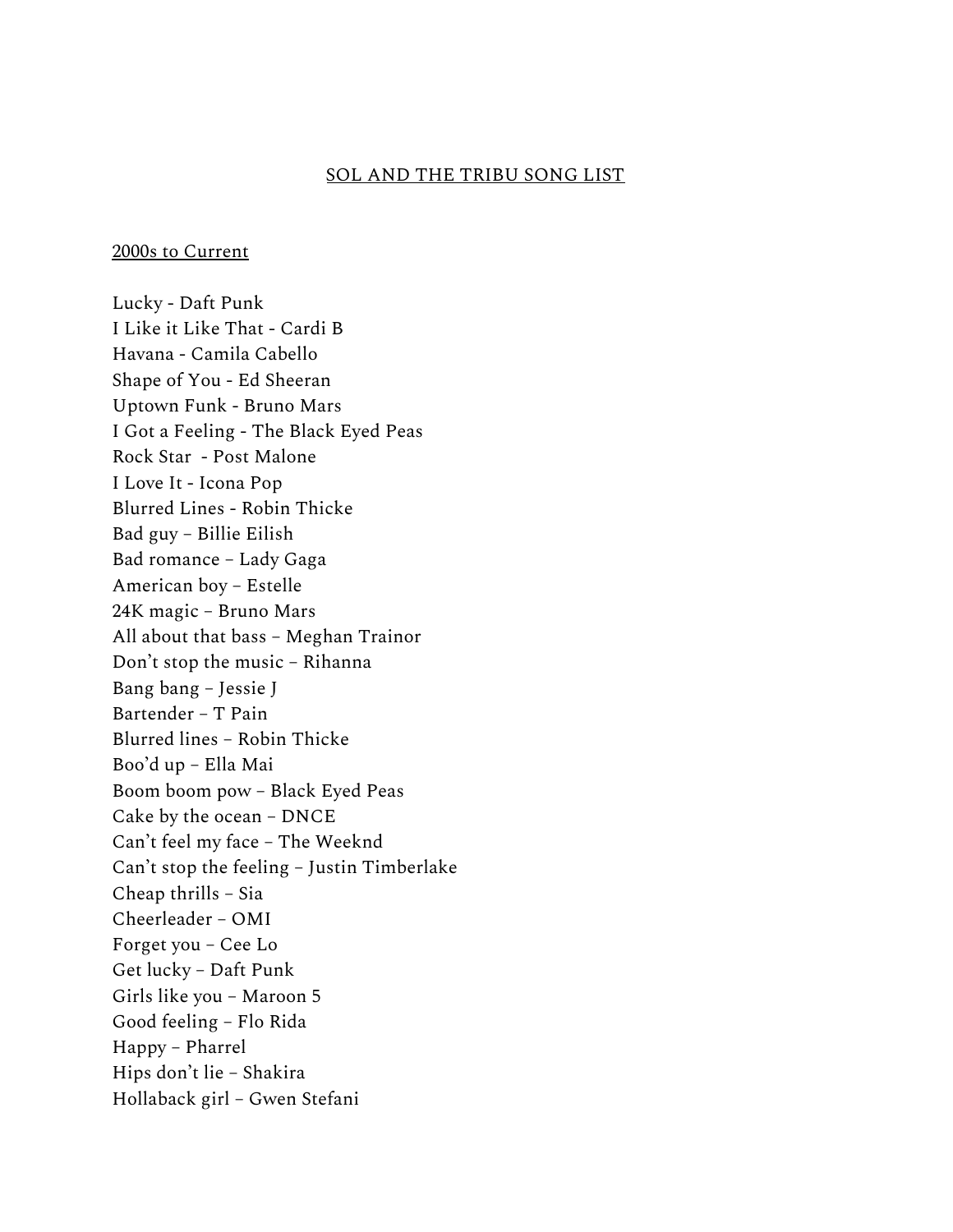How deep is your love – Calvin HarrisClocks – Coldplay Closer – Chainsmokers Closer – Ne Yo Just dance – Lady Gaga Latch – Disclosure Lean on – Major Lazer and DJ Snake Let me love you – DJ Snake and Justin Bieber Let's get it started – Black Eyed Peas Locked out of heaven – Bruno Mars Marry you – Bruno Mars Mirrors – Justin TimberlakeCold – Maroon 5 Crazy in love – Beyonce Dancing with a stranger – Sam Smith Despacito – Luis Fonsi, Daddy Yankee, Justin Bieber Don't wanna know – Maroon 5 Dynamite – Taio Cruz Feel so close – Calvin Harris Finesse – Bruno Mars Fireball – Pitbull I don't wanna know – Maroon 5 I feel it comin – The Weeknd I gotta feeling – Black Eyed Peas I like it – Enrique Iglesias I love it – Icona Pop Ignition – R. Kelly In my feelings – Drake Jackie Chan – Tiesto Moves like Jagger – Maroon 5 Mr. Saxobeat – Alexandra Stan Music sounds better with you – Stardust New rules – Dua Lipa No one – Alicia Keys Old town road – Lil Nas X OMG – Usher One dance – Drake One more night – Maroon 5 One more time – Daft Punk Party rock – LMFAO Problem – Ariana Grande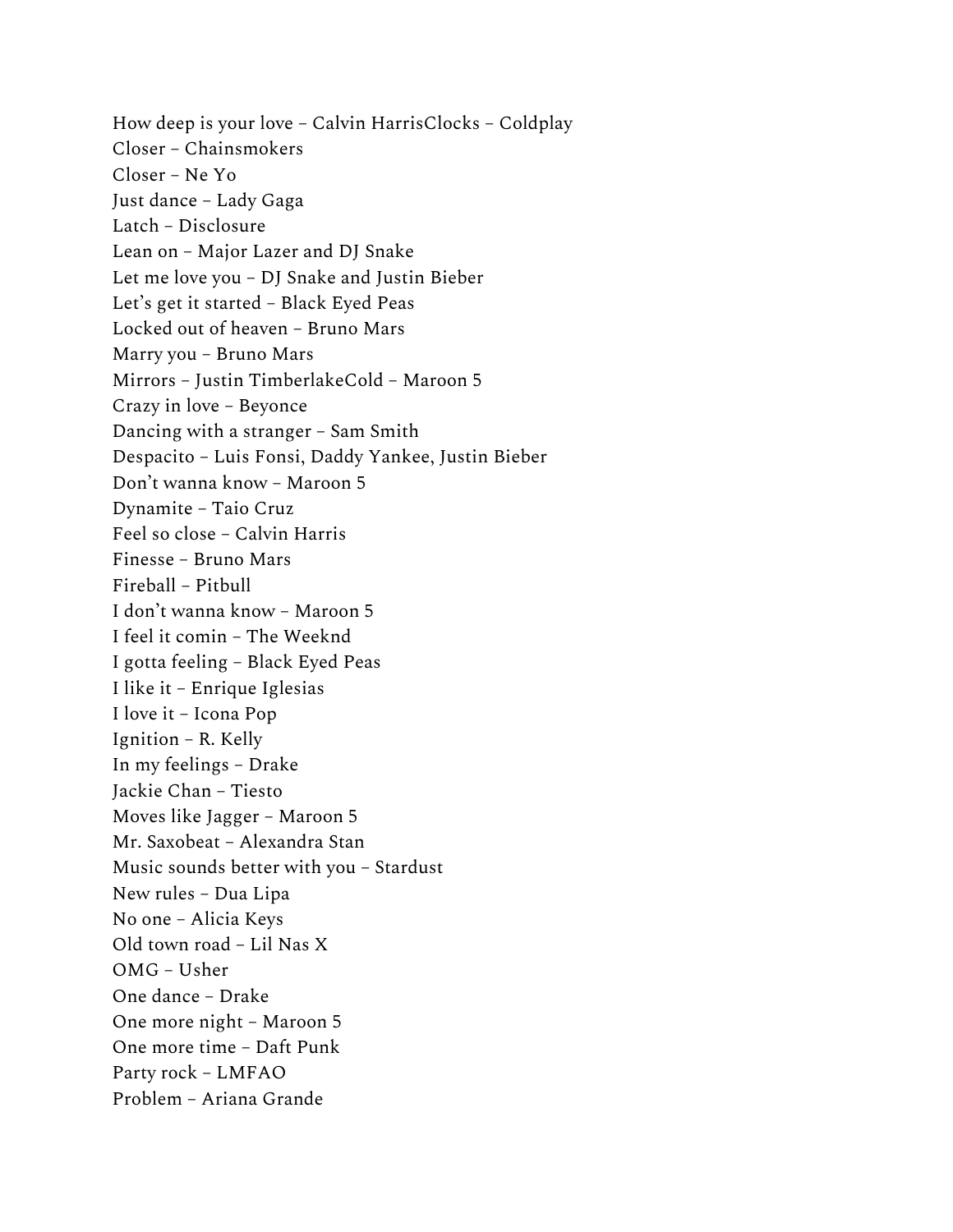Raise your glass – Pink Rather be – Clean Bandit Redbone – Childish Gambino Rolling in the deep – Adelle Rude - Magic Safe and sound – Capitol Cities Save the world – Swedish House Mafia Sexy and I know it – LMFAO Sexy back – Justin Timberlake Shape of you – Ed Sheeran Shut up and dance – Walk the Moon Side to side – Arianna Grande Single ladies – Beyonce Sky full of stars – Coldplay Slave – Britney Spears Something just like this – Chainsmokers and Coldplay Sorry – Justin Bieber Starboy – The Weeknd Step in the name of love – R. Kelly Style – Taylor Swift Sugar – Maroon 5 Sunday morning – Maroon 5 Talk – Khalid Talk dirty – Jason Derulo That's what I like – Bruno Mars The way I are – Timbaland There's nothing holding me back – Shawn Mendez This is what you came for - Rihanna This love – Maroon 5 Timber – Pitbull ft. Kesha Titanium – David Guetta Toxic – Britney Spears Treasure – Bruno Mars Truth hurts – Lizzo Turn down for what – DJ Snake/Lil John Turn me on – Kevin Little U don't have to call – Usher U remind me – Usher Unforgettable – French Montana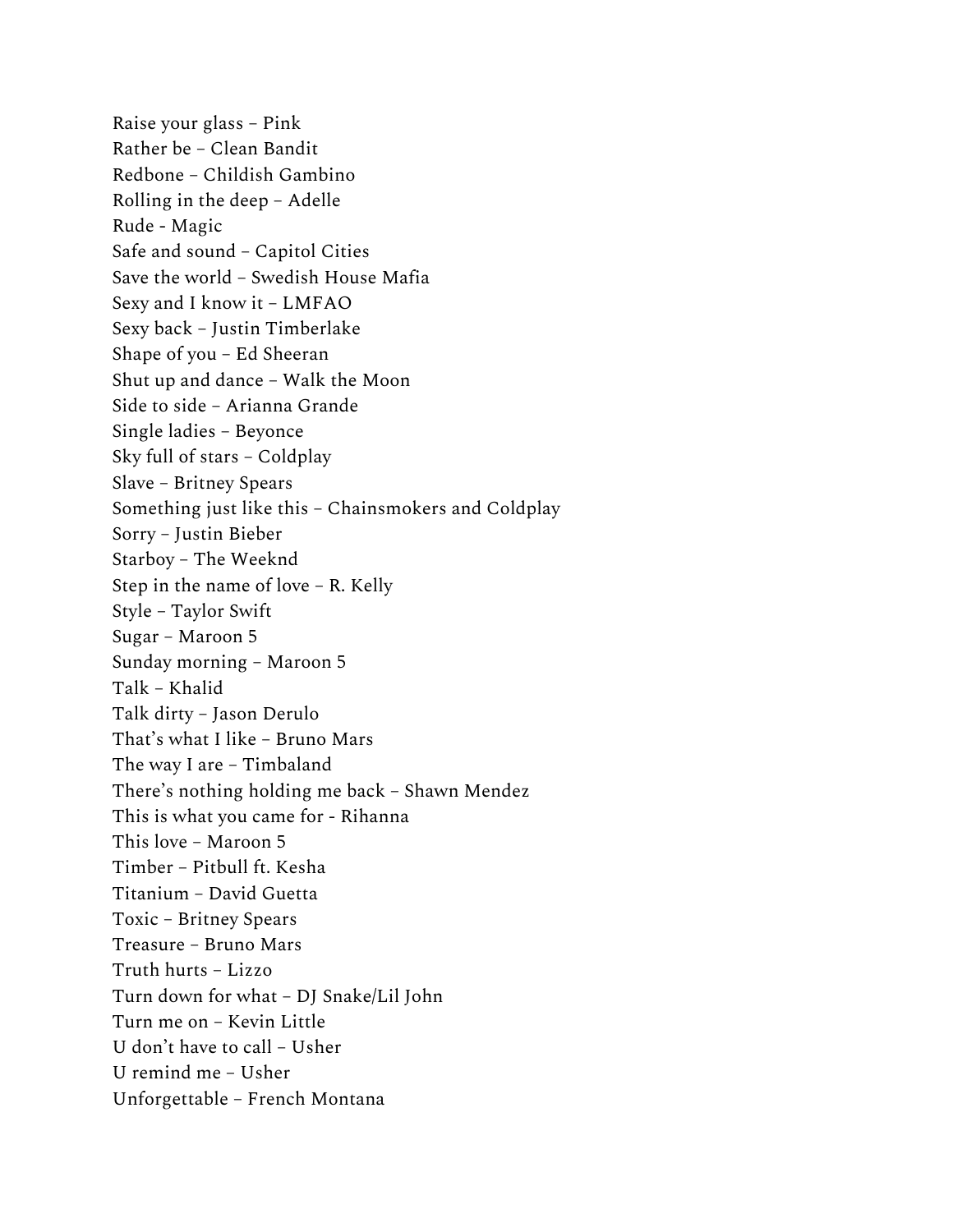Uptown funk – Bruno Mars Wake me up – Avicii Waves – Mr. Probz We found love – Rihanna What goes around – Justin Timberlake What lovers do – Maroon 5 Wild thoughts – DJ Khalid Work – Rihanna World hold on – Bob Sinclair Yeah – Usher

#### Latin

Que Calor - J Balvin Bailando - Enrique Iglesias Atrevete – Calle 13 Suavemente - Elvis Crespo Despacito – Luis Fonsi Dura – Daddy Yankee Lloraras - Oscar de Leon Cuarto de Tula - Buena Vista Social Club Echa palla – Pitbull Fuego - Bomba Estereo Felices los 4 – Maluma ft. Marc Anthony La Gozadera - Gente de Zona Taki Taki – Ozuna La Gasolina - Daddy Yankee Reggaeton - J Balvin La Negra Tiene tumbao – Celia Cruz Lo que paso paso – Daddy Yankee Yo Quiero Bailar - Ivy Queen Baila Esta Cumbia - Selena Bilirrubina – Juan Luis Guerra Carnival – Celia Cruz Chantaje – Shakira ft. Maluma Como tu no hay dos – DJ Buxxi Corazon – Maluma Darte un beso – Prince Royce El Mentrioso – Olga Tanon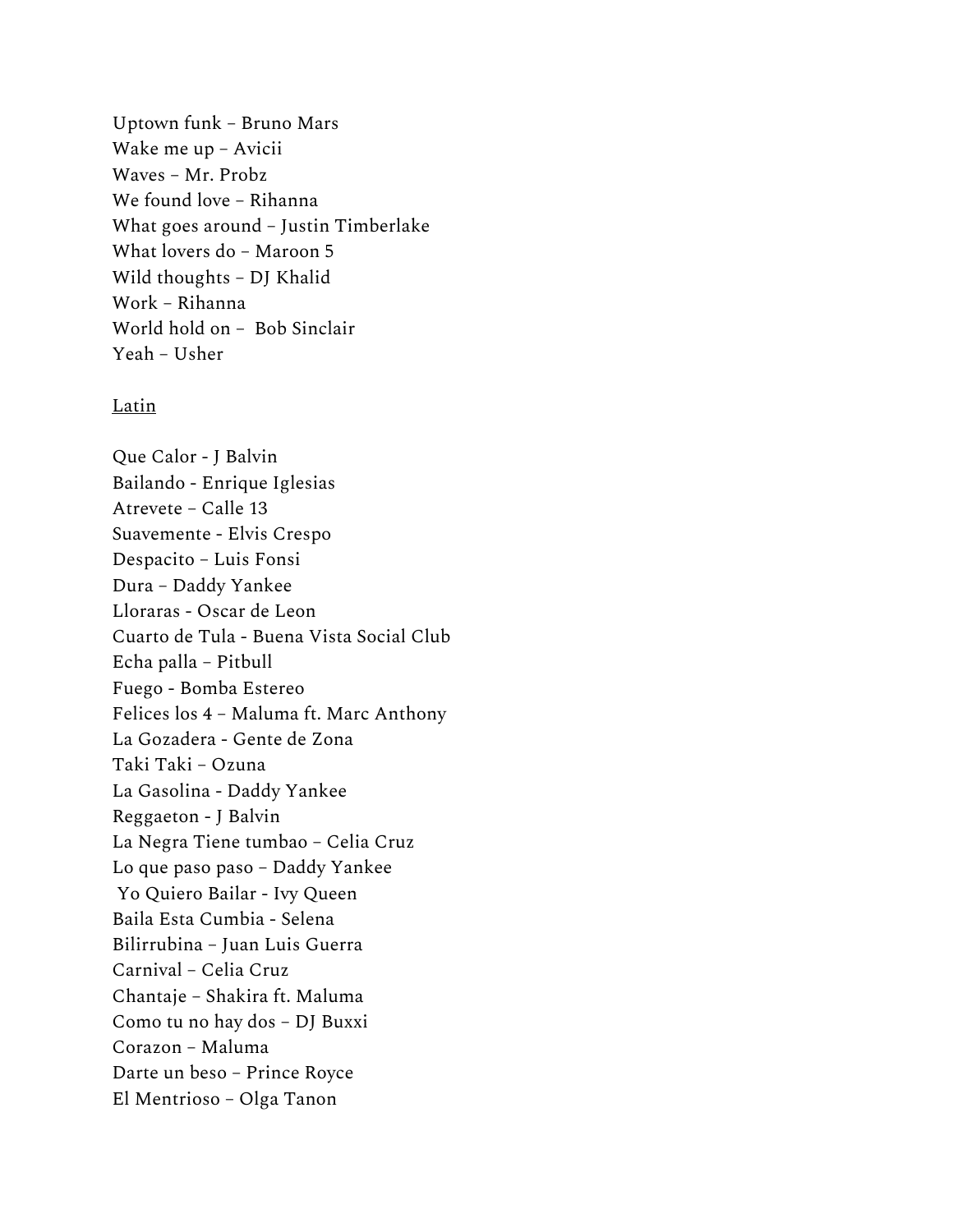El perdon – Nicky Jam ft. Enrique Iglesias Escapate conmigo – Wisin Ginza - J. Balvin La bicicleta – Shakira ft. Carlos Vives La gota fria – Carlos Vives Addicted to you – Shakira Ai se eu te pego – Michel Telo Andas en mi cabeza – Chino y Nacho Loca – Shakira Me vale – Mana Mia – Bad Bunny ft. Drake Mi gente – J. Balvin Moviendo la cadera - Oro Solido Nina bonita – Chino y Nacho No le pegue a la negre – Joe Arroyo Pa mayte – Carlos Vives Pijamas – Becky G and Natti Natasha Robarte un beso – Carlos Vives ft. Sebastian Yatra Si te vas que tengo hacer – Omega Stand by me – Prince Royce Suavemente – Elvis Crespo Vivir mi vida – Marc Anthony

#### Reggae

Could you be loved – Bob Marley Is this love – Bob Marley It's a pity – Tanya Stephens No no no – Dawn Penny One love – Bob Marley Sweat – Inner Circle Welcome to Jamrock – Damien Marley Who am I – Beenie Man

# $80's$

All Night Long - Lionel Richie The Way You Make Me Feel - Michael Jackson Don't worry be happy - Bobby Mcferrin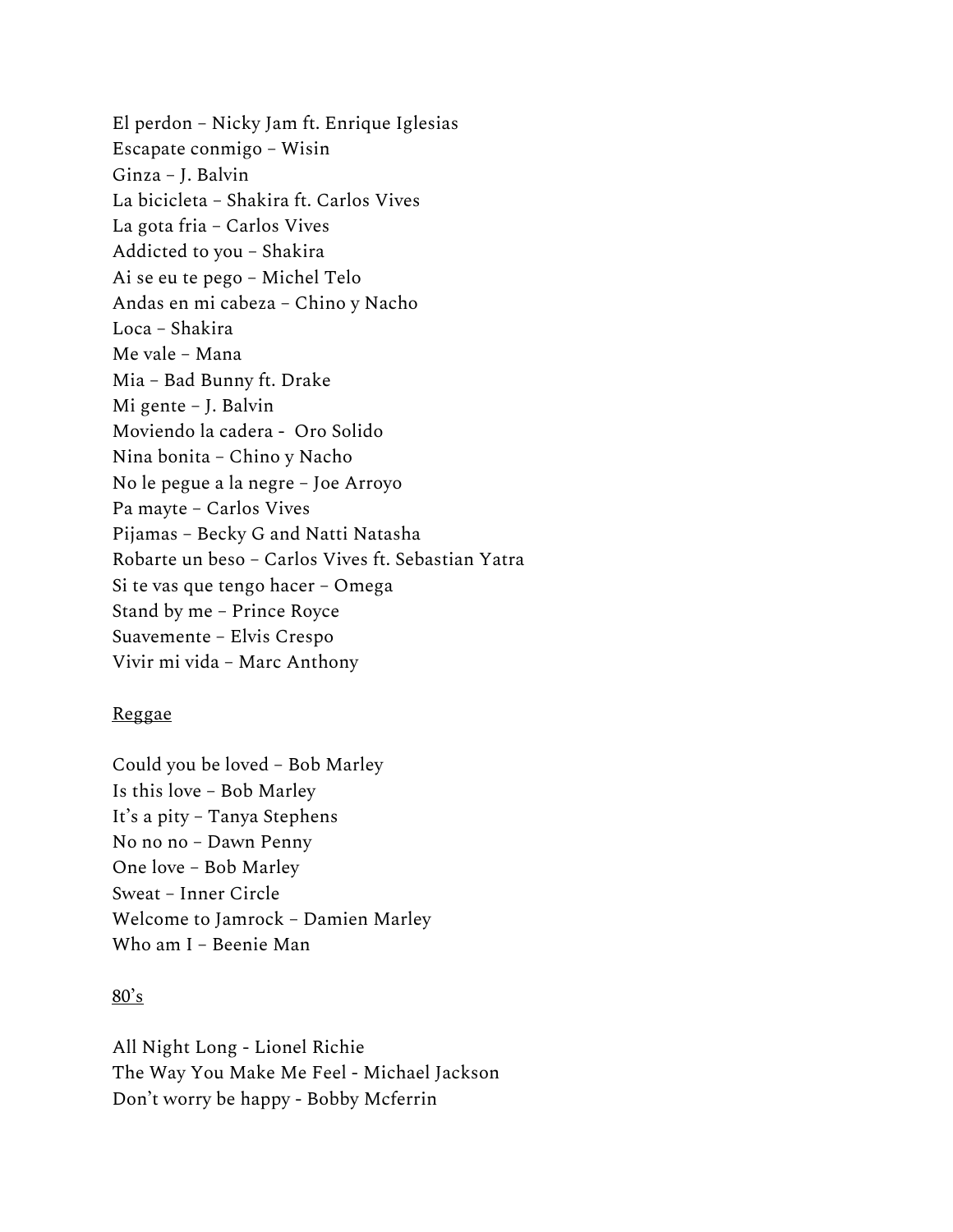Madonna - Holiday Oye Como Va - Carlos Santana Smooth Operator - Sade Conga - Gloria Estefan Walk on the Wild Side - Lou Reed Groove is In the Heart - Deelite White Wedding - Billy Idol That's the Way - KC and the Sunshine Evil Ways - Carlos Santana Madonna - Express Yourself Electric Avenue - Eddy Grant Murder What a Feeling - Irene Cara Sweet Dreams - Eurythmics Blue Monday - New Order Burning Down The House - Talking Heads Sledge Hammer - Peter Gabriel Celebrate - Kool & The Gang 1999 – Prince Addicted to love – Robert Palmer Ain't nobody – Chaka Khan All night long – Lionel Richie Billie Jean – Michael Jackson Black velvet – Alannah Myles Can you feel the beat – Lisa Lisa & the Cult Jam Can't help falling in love with you – UB40 Days go by – Talking Heads Don't stop believing – Journey Don't you forget about me – Simple Minds Don't you want me – Human League Easy lover – Phil Collins Every little thing she does is magic – Police Everybody wants to rule the world – Tears for Fears Faith – George Michael Fantasy girl – Johnny O. Get down on it – Kool & the Gang Gimme all your loving – ZZ Top Girls, girls, girls – Motley Crue Head over heels – Tears for Fears Heartbreaker – Pat Benatar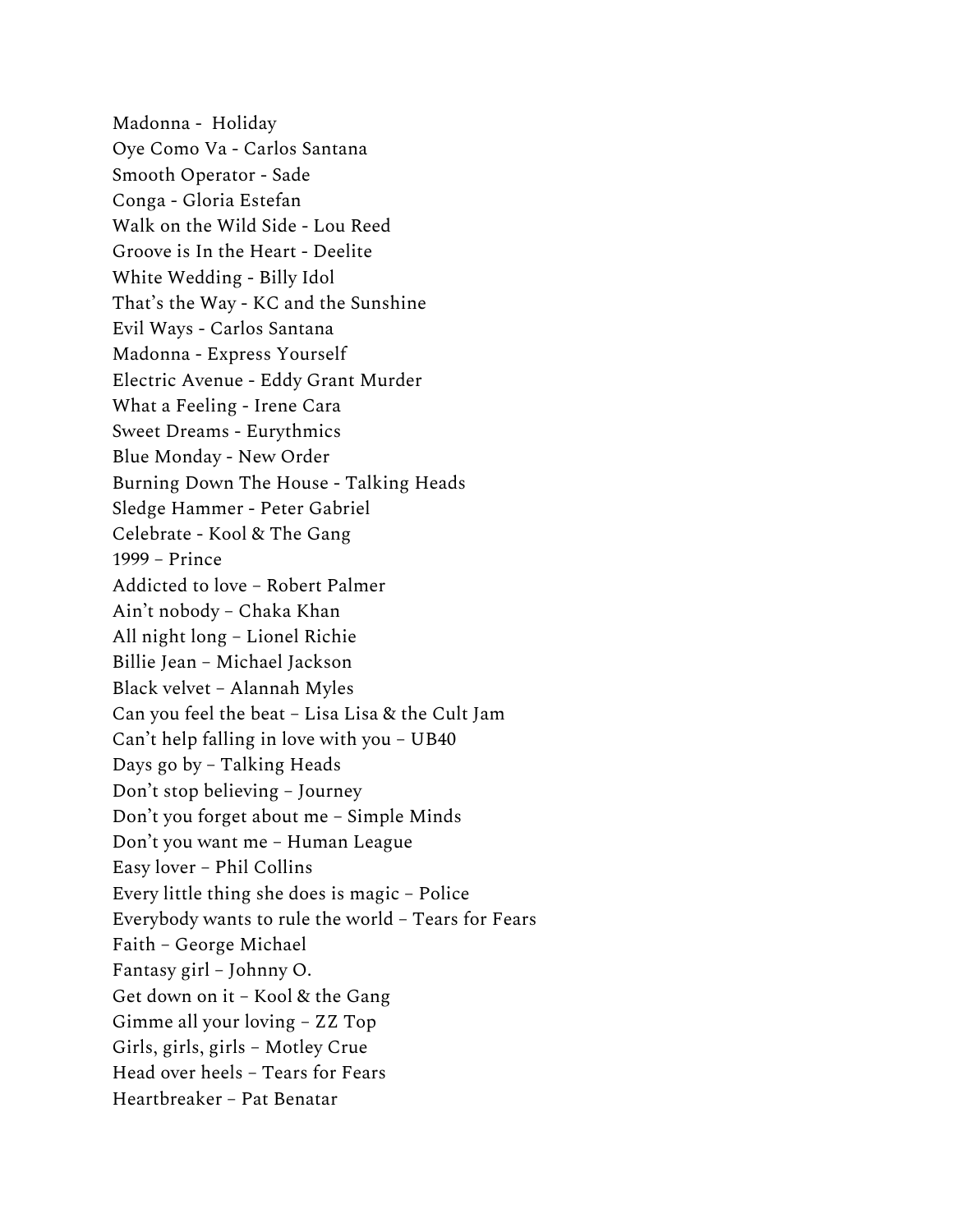Higher lover – Steve Winwood Hit me with your best shot – Pat Benatar Holiday – Madonna Home sweet home – Motley Crue How will I know – Whitney Houston Human nature – Michael Jackson Hungry like the wolf – Duran Duran I can't go for that – Hall & Oates I feel for you – Chaka Khan I hate myself for loving you – Joan Jett I love rock and roll – Joan Jett I wanna dance with somebody – Whitney Houston I would die 4 U – Prince In the air tonight – Phil Collins In your eyes – Peter Gabriel Jump – Van Halen Kiss - Prince Let's dance – David Bowie Let's go crazy – Prince Let's groove – Earth, Wind, and Fire Little red Corvette - Prince Living on a prayer – Bon Jovi Love shack  $- B - 52$ 's Love song – the Cure Lovergirl – Teena Marie Lucky star – Madonna Maneater – Hall & Oates Material girl – Madonna Missing you – John Waite Mony mony – Billy Idol My prerogative – Bobby Brown Need you tonight – INXS Never gonna give you up – Rick Astley Never too much – Luther Vandross Pop life – Prince Pour some sugar on me – Def Leppard Power of love – Huey Lewis & the News Pride (in the name of love) – U2 Private eyes – Hall & Oates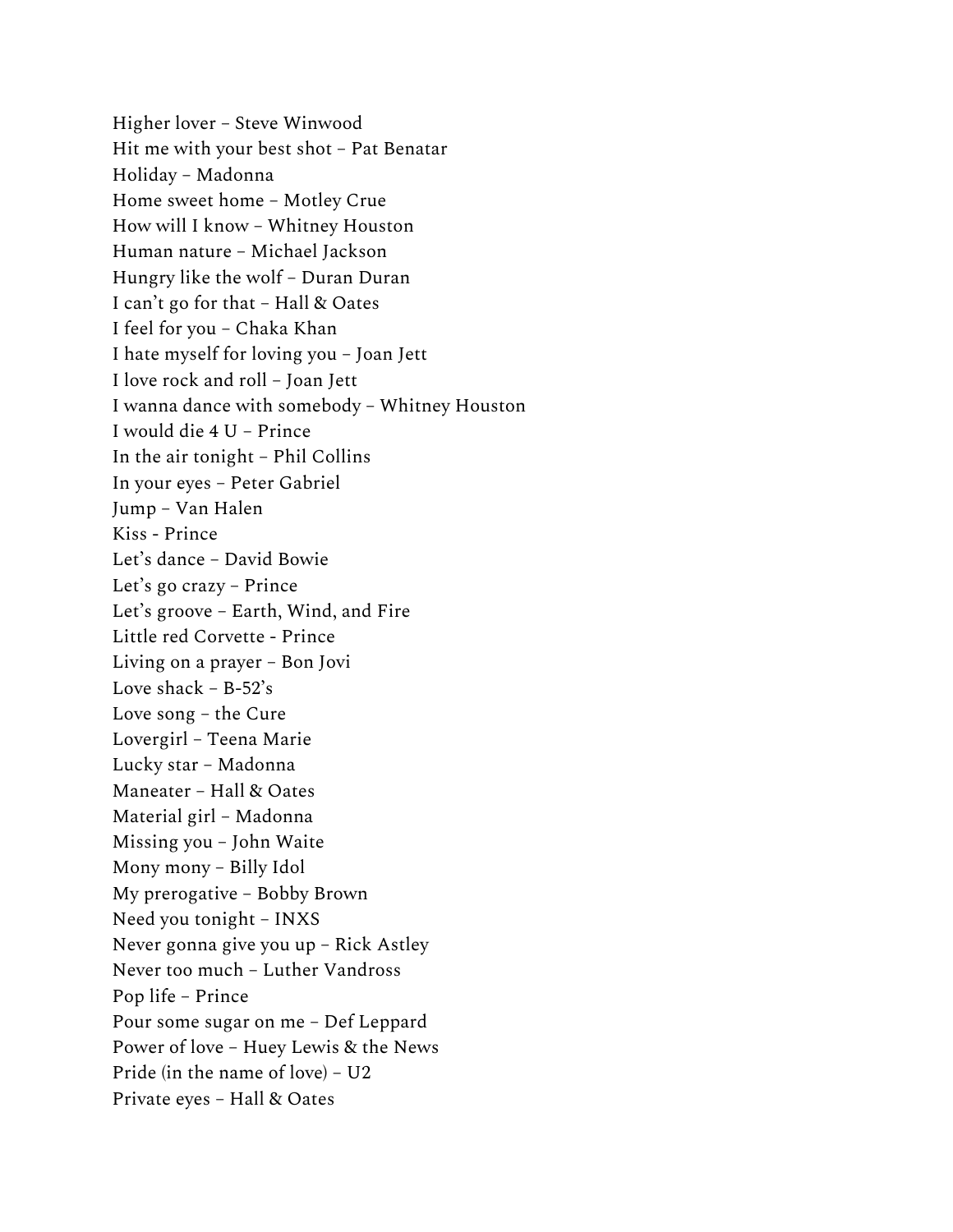Purple rain - Prince PYT – Michael Jackson Raspberry beret – Prince Rebel yell – Billy Idol Relax – Frankie Goes To Hollywood Roxanne – Police Run to you – Bryan Adams She drives me crazy – Fine Young Cannibals Sledgehammer – Peter Gabriel Sweet child o' mine – Guns N Roses Sweet love – Anita Baker Sweetest taboo – Sade Take on me – A-Ha Take your time – SOS Band The girl is mine – Michael Jackson Time after time – Cyndi Lauper Turn your love around – George Benson Uptown girl – Billy Joel Walking on sunshine – Katrina & the Waves Wannabe starting something – Michael Jackson What's love got to do with it – Tina Turner When doves cry – Prince With or without you - U2

# $90's$

Knockin the boots – H-Town Livin' la vida loca – Ricky Martin My boo – Ghost Town DJs Poison – Bell Biv Devoe Pony – Ginuwine Real love – Mary J. Blige Return of the mack – Mark Morisson Santeria – Sublime Say my name – Destiny's Child Always on the run – Lenny Kravitz Back to life – Soul II Soul Basket case – Green Day Sexy MF – Prince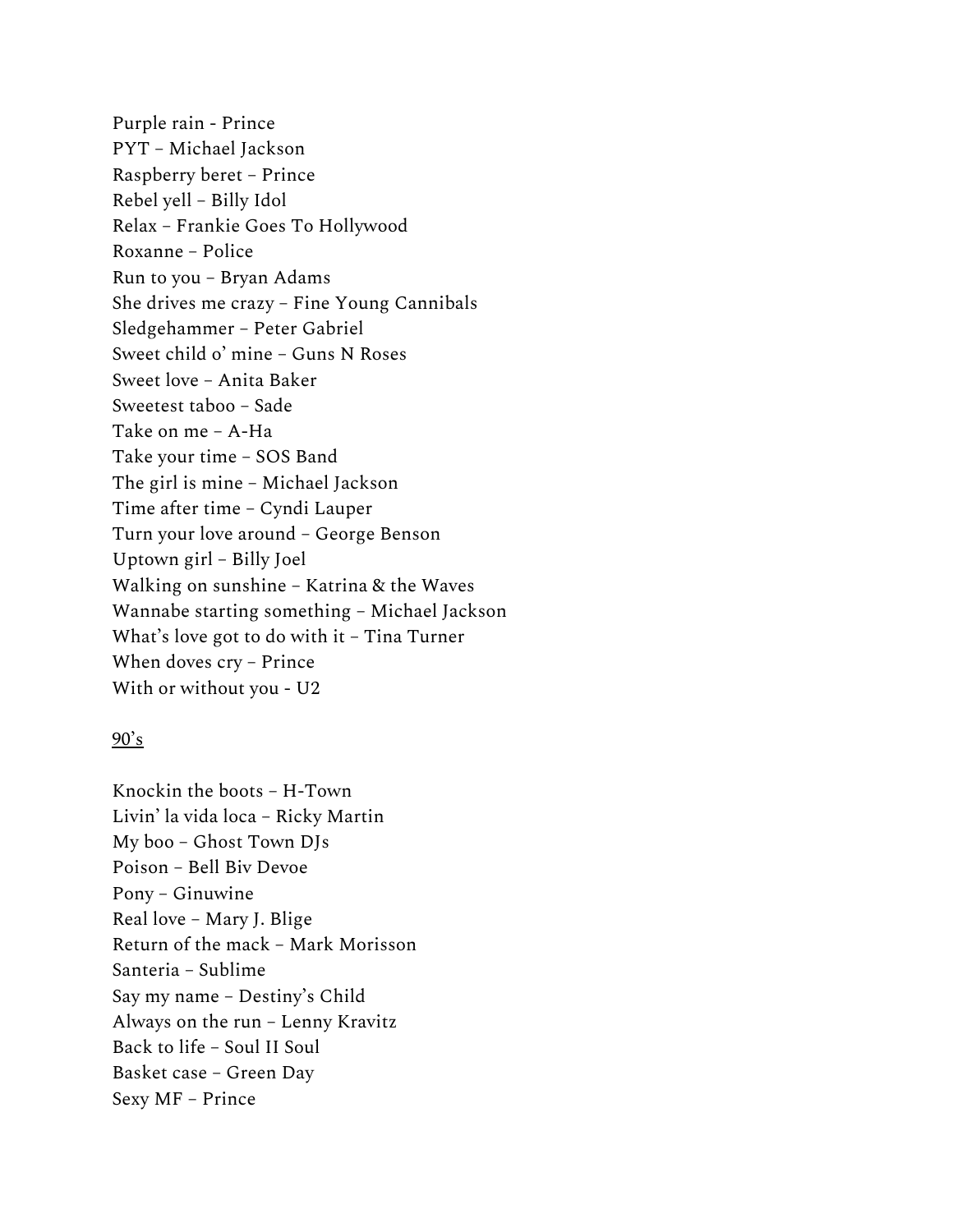Smells like teen spirit – Nirvana The sign – Ace of Base This is how we do it – Montell Jordan Too close – Next Tootsie Roll – 69 Boyz Bump N grind – R. Kelly It Wasn't Me - Shaggy Come and talk to me – Jodeci Come on ride (the train) – Quad City DJs If I ever lose my faith in you – Sting Torn – Natalie Imbruglia Wannabe – Spice Girls Black or white – Michael Jackson Ironic – Alanis Morisette Waterfalls – TLC Whoomp there it is – Tag Team Yellow - Coldplay You get what you give – New Radicals Killing me softly – Fugees Da dip – Freak Nasty Every little step I take – Bobby Brown Everybody (Backstreet's back) – Backstreet Boys Fantasy – Mariah Carey Fly – Sugar Ray Found out about you – Gin Blossoms Get off – Prince Give it away – Red Hot Chili Peppers Give me one reason – Tracy Chapman

#### Classic Rock/Rock/Pop

Sweet Home Alabama – Lynyrd Skynyrd Take the long way home – Supertramp Taking it to the streets – Doobie Bros. Tiny dancer – Elton John Under pressure – Queen We are the champions – Queen We will rock you – Queen Young lust – Pink Floyd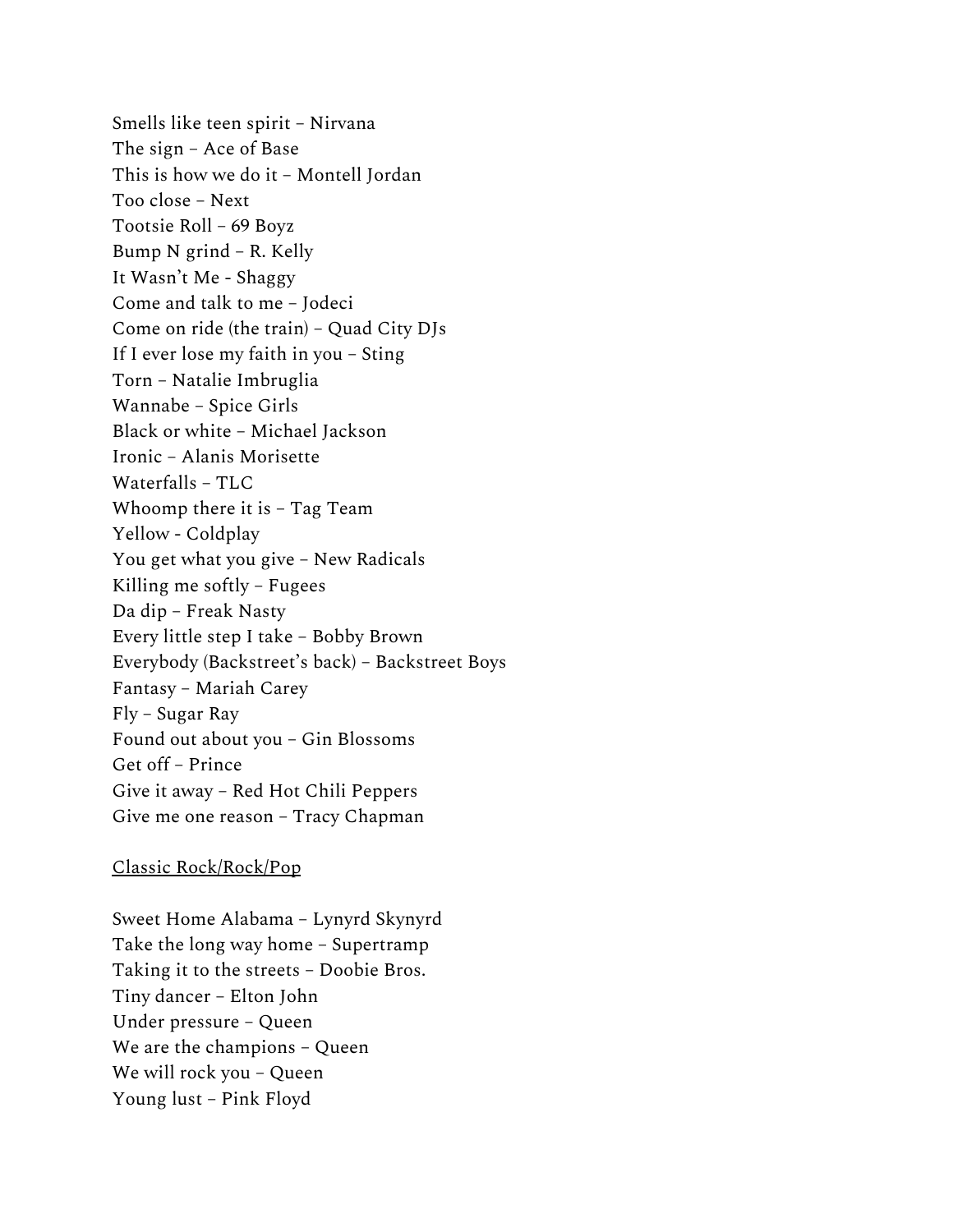Like a bird – Nelly Furtado No such thing – John Mayer Sex on fire – Kings of Leon Somebody told me – Killers What's up – 4 Non Blondes Zombie – Cranberries All the small things – Blink 182 Basketcase – Green Day Break stuff – Limp Bizkit Closing time – Semisonic Don't speak – No Doubt Free falling – Tom Petty Fly away – Lenny Kravitz Hey soul sister – Train American girl – Tom Petty Another one bites the dust – Queen Baby I love your way – Peter Frampton Bennie and the Jets – Elton John Bohemian rhapsody – Queen Brown eyed girl – Van Morrison Fire – Jimi Hendrix Freebird – Lynyrd Skynyrd Georgy Porgy – Toto Hotel California - Eagles How sweet it is – James Taylor Joker – Steve Miller Band Long train running – Doobie Bros. Miss you – Rolling Stones My Sherona – the Knack Old time rock n roll – Bob Seger One of these nights – Eagles Peg – Steely Dan Piano man – Billy Joel Pretzel logic – Steely Dan Ride like the wind – Christopher Cross Shook me all night long – AC/DC Sweet Caroline – Neil Diamond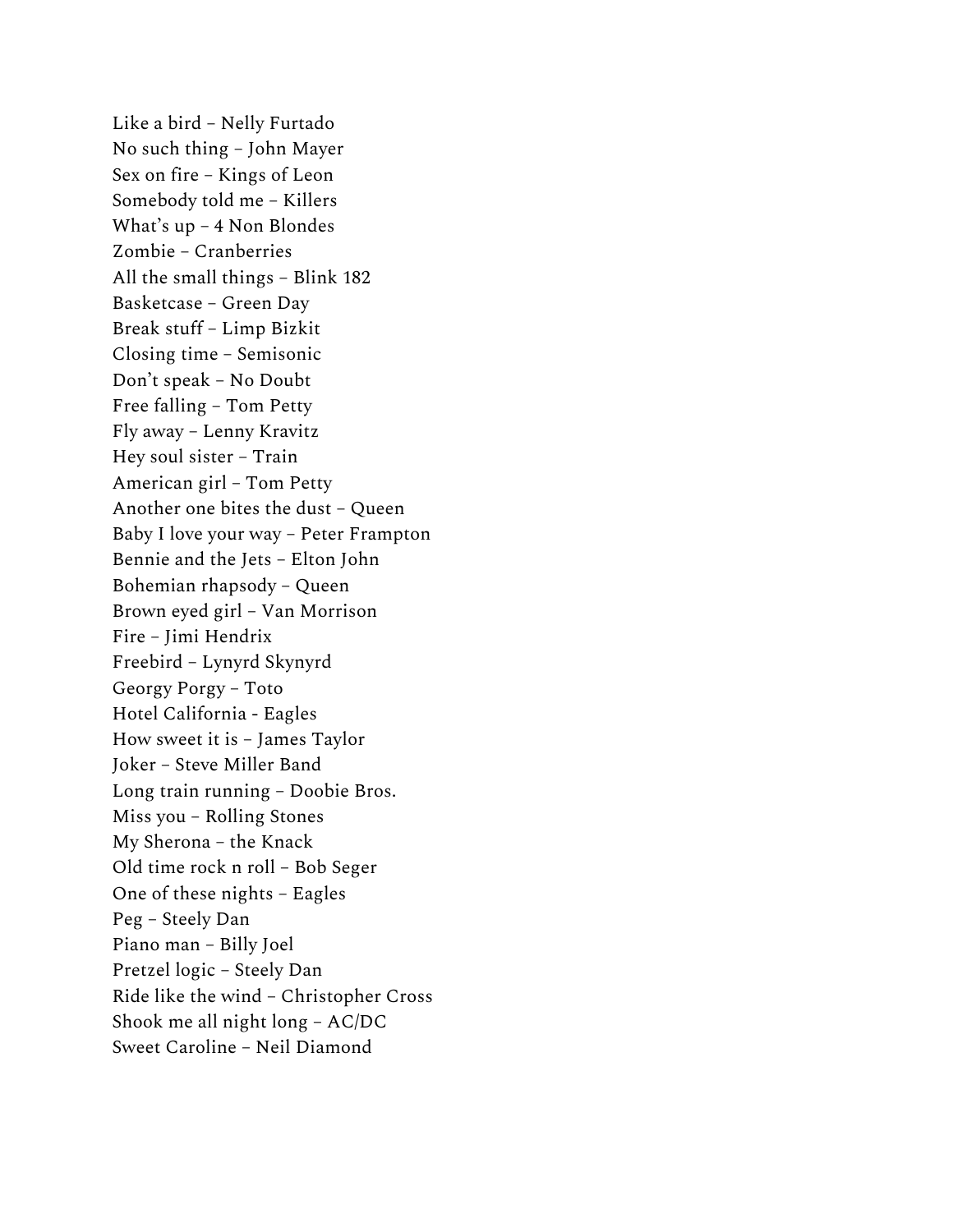#### Motown/Oldies/Soul

Respect - Aretha Franklin Sea of Love - Phil Phillips Baby love - Supremes Can't take my eyes off of you – Frankie Valli Dancing in the streets – Martha and the Vandellas Dock of the bay – Wilson Pickett Feelin' all right – Bill Withers Hold on I'm coming – Sam & Dave I can't help myself – Four Tops My guy – Mary Wells Respect – Aretha Franklin Shout – Jackie Wilson Sign, sealed, delivered – Stevie Wonder Soul man – Sam & Dave Stand by me – Ben E. King Stop in the name of love – Supremes Twist and shout – Beatles What's going on – Marvin Gaye You make me so very happy – Blood, Sweat and Tears Ain't no mountain high enough – Marvin Gaye and Tammi Terrell Ain't too proud to beg – Temptations I'll be around – Spinners I want you back – Jackson 5 Knock on wood – Eddie Floyd Lovely day – Bill Withers Midnight hour – Wilson Pickett Mustang Sally – Wilson Pickett My girl – Temptations

# Disco/Funk

Staying Alive - Beegees September – Earth, Wind & Fire Shining star – Earth, Wind & Fire Superstition – Stevie Wonder Thank you – Sly & the Family Stone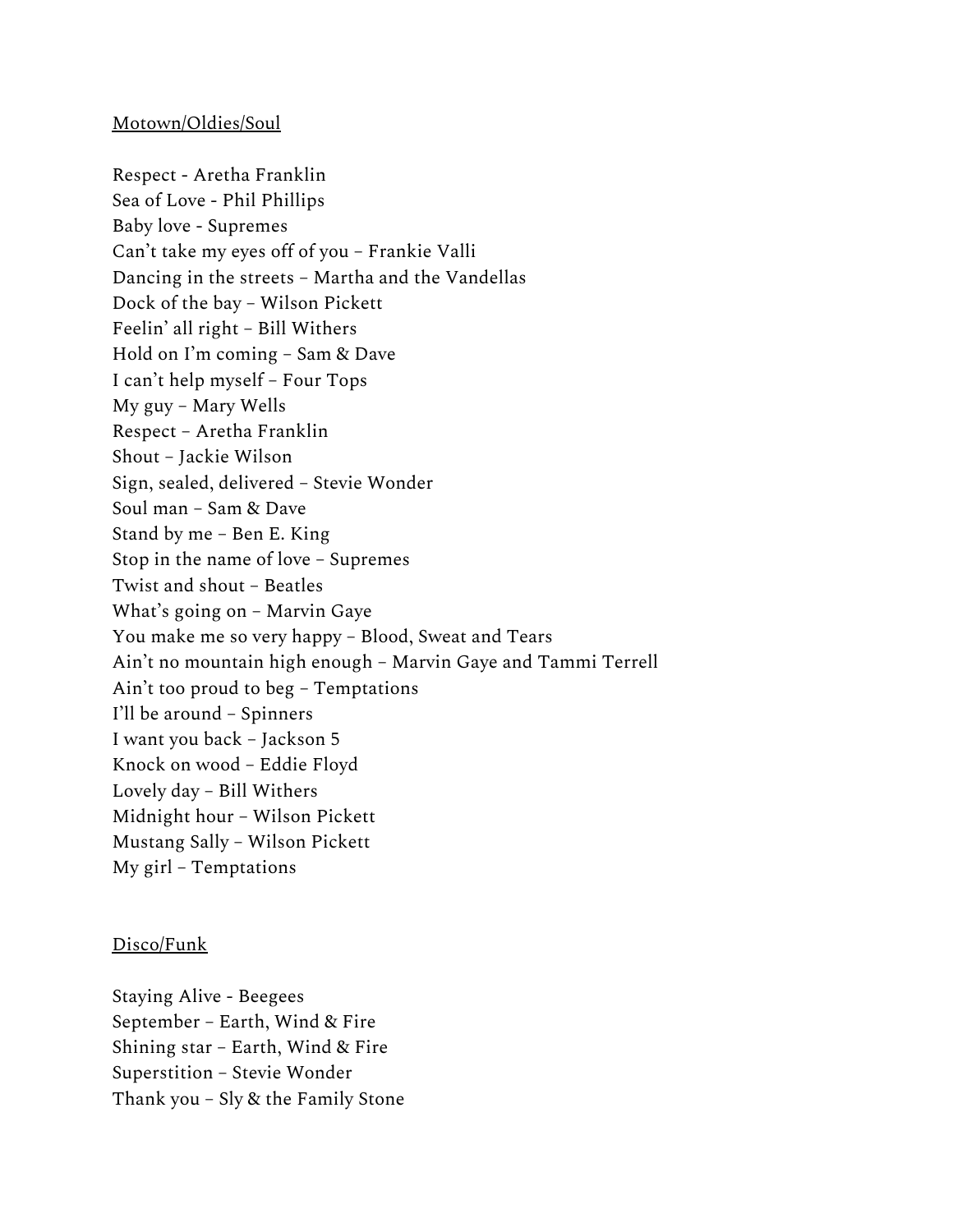We are family – Sister Sledge Ain't no stopping us now – McFadden Bad girls – Donna Summer Bad mamajama – Carl Carlton Before I let go – Frankie Beverly & Maze Boogie oogie – A Taste of Honey Boogie shoes – KC & the Sunshine Band Brick house – Commodores Bustin' loose – Chuck Brown Can't get enough of your love – Barry White Controversy – Prince Dancing queen – Abba Ecstasy – Barry White First, last, everything – Barry White Funkytown – Lipps Inc Give it to me baby – Rick James Good times – Chic Hollywood swinging – Kool & the Gang Hot stuff – Donna Summer I wanna be your lover – Prince I wish – Stevie Wonder I'm every woman – Chaka Khan Ladies night – Kool & the Gang Lady marmalade – La Belle Lovetrain – the O'Jays Play that funky music – Wild Cherry Ring my bell – Anita Ward Rock with you – Michael Jackson

# Hip Hop

Get Low - Lil John Low - Flo Rida 679 – Fetty Wap Baby got back – Sir Mix A Lot Big poppa – Notorious BIG California love – 2Pac Can't hold us – Mackelmore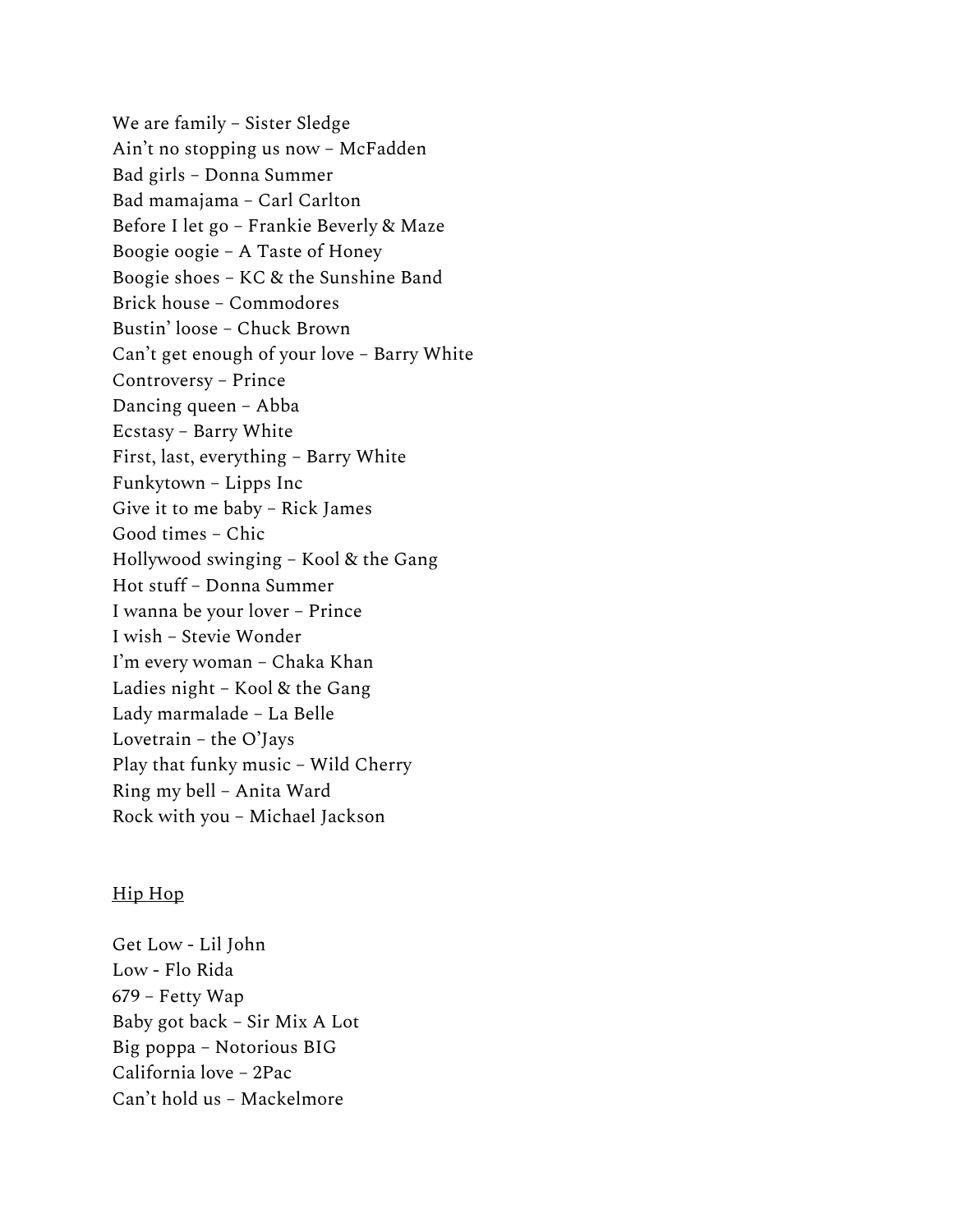Get ur freak on – Missy Elliot Gin & juice – Snoop Dogg Hey yah – Outkast Hot in here - Nelly Hypnotize – Notorious BIG Mo money mo problems – Puff Daddy Regulate – Warren G Sensual seduction – Snoop Dogg Shots – LMFAO

#### Ballads

Perfect – Ed Sheeran Do me baby – Prince Don't know why – Norah Jones Faithfully – Journey Let's stay together – Al Green Lucky – Jason Mraz Most beautiful girl in the world – Prince Something – Musiq (Beatles cover) Tennessee whiskey – Chris Stapleton Thinking out loud – Ed Sheeran U got it bad - Usher By your side – Sade Coming home – Leon Bridges Diamonds and Pearls – Prince Die without you – PM Dawn My wish – Rascal Flatts Nice N slow – Usher Nothing compares 2 U – Sinead O' Connor What you won't do for love – Bobby Caldwell Yellow - Coldplay You and me – Lifehouse A song for mama – Boyz II Men A thousand years – Christina Perri All of me – John Legend Because you loved me – Celine Dion Blessed – Elton John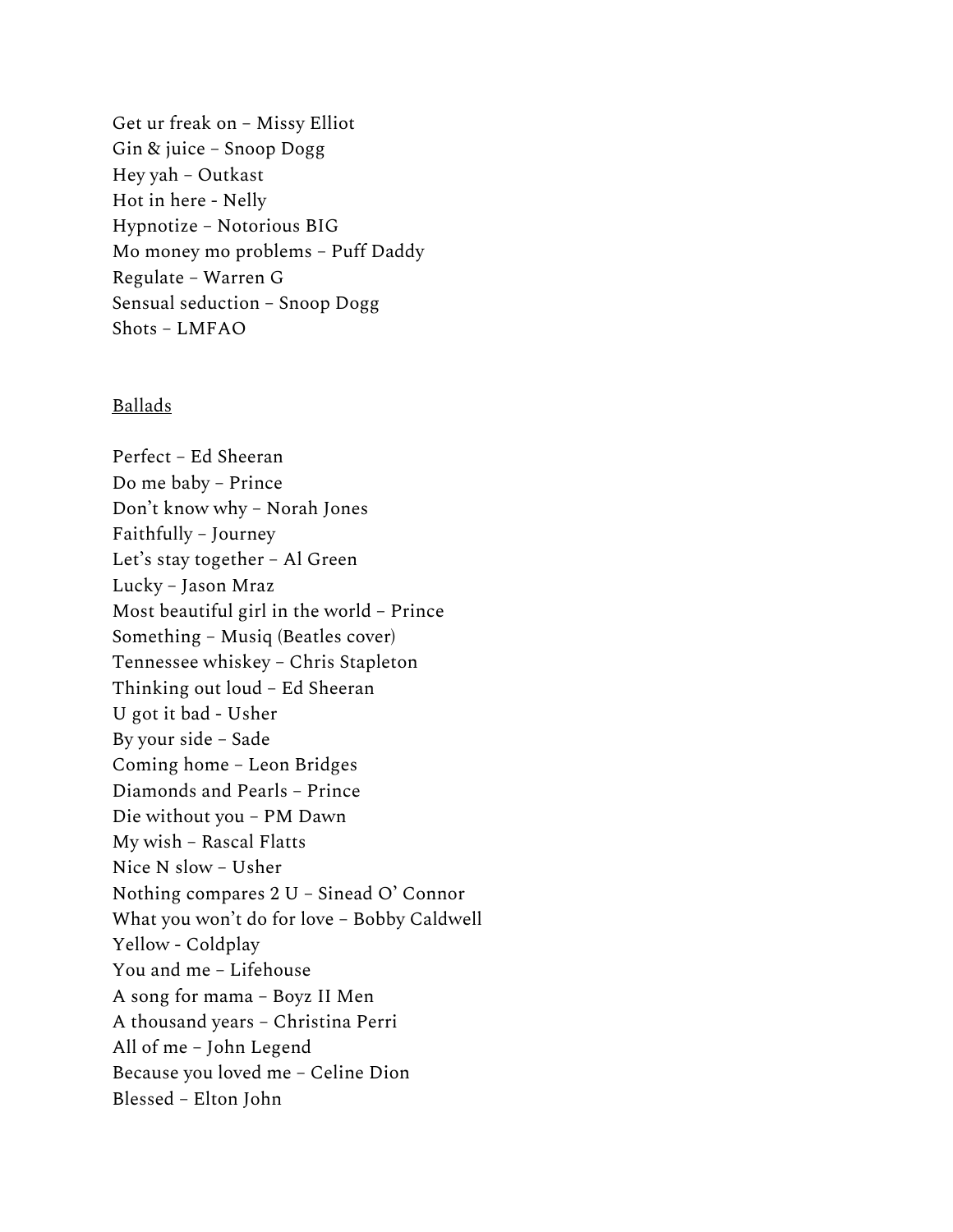Fix you - Coldplay Have I told you lately – Rod Stewart I hope you dance – Leeann Womack If I ain't got you – Alisha Keys Is this love – Whitesnake Just the way you are – Billy Joel Let's get it on – Marvin Gaye

#### Big Band and Standards

New York New York – Frank Sinatra Sway – Rosemary Clooney The way you look tonight – Frank Sinatra What a wonderful world – Louie Armstrong Ain't that a kick in the head – Dean Martin Almost like being in love – Natalie Cole Come fly with me – Frank Sinatra Feelin good – Michael Buble Fly me to the moon – Frank Sinatra Moondance – Van Morrison

# Wedding Special Dance Suggestions

Isn't she lovely – Stevie Wonder Just the way you are – Billy Joel Landslide – Fleetwood Mac Lost in this moment – Big and Rich Lucky – Jason Mraz My Cherie amour – Stevie Wonder Because you loved me – Celine Dion Better together – Jack Johnson Have I told you lately – Rod Stewart Heaven – Brian Adams I hope you dance – Leeann Womack I swear – All 4 One All my life – KC & Jojo I won't give up – Jason Mraz I'll always love you – Taylor Dayne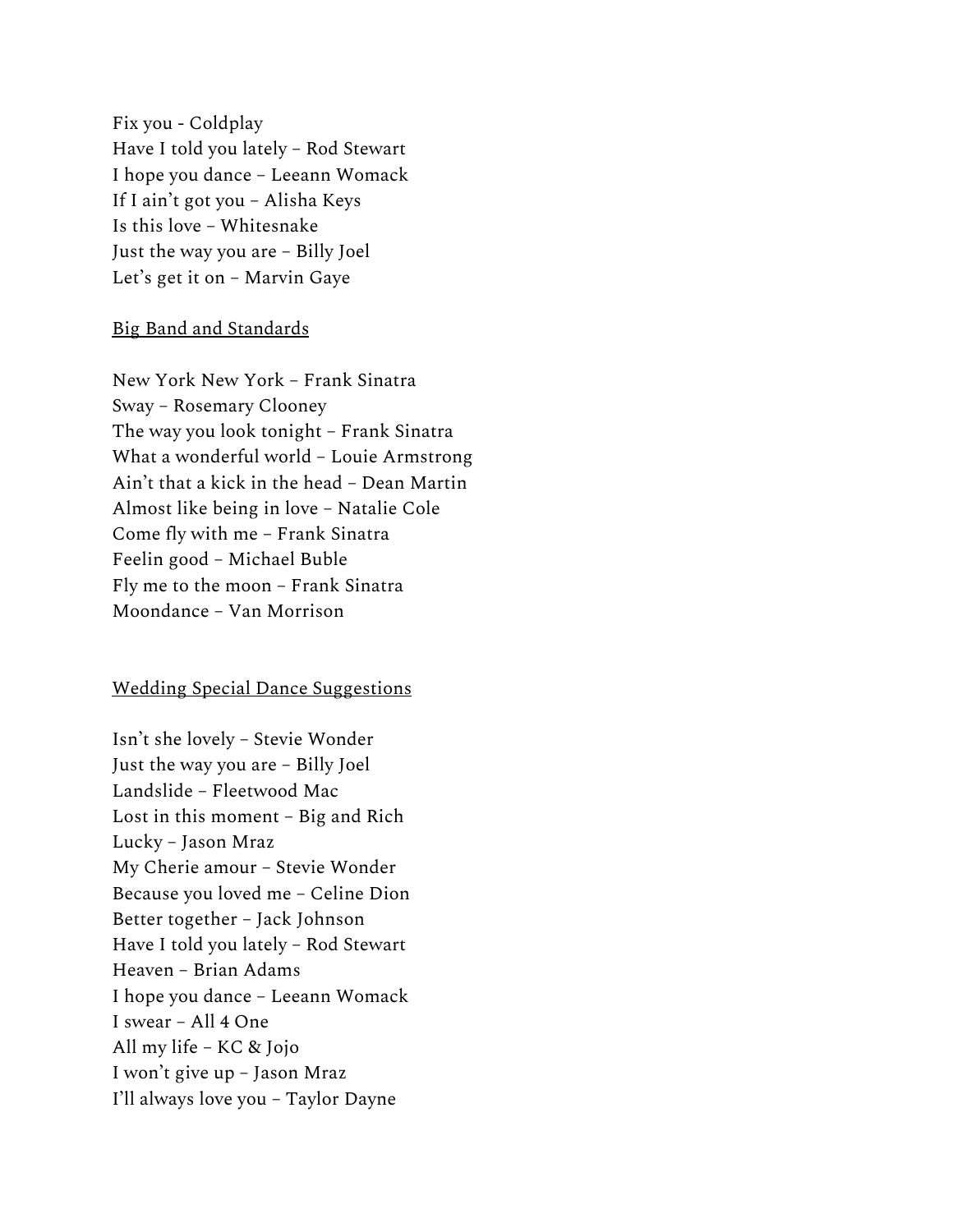I loved her first - Heartland If I ain't got you – Alisha Keys A song for mama – Boyz II Men A thousand years – Christina Perri Amazed – Lonestar Because – Dave Clark Five Earned it – The Weeknd Everything – Michael Buble Fix you – Coldplay Forever young – Rod Stewart Blessed – Elton John Butterfly kisses – Bob Carlyle By your side – Sade Thinking out loud – Ed Sheeran Unforgettable – Nat King Cole Walk with you – Edwin McCain Wanted – Hunter Hayes What a wonderful world – Louie Armstrong What the world needs now – Burt Bacharach Wonderful tonight – Eric Clapton Yellow - Coldplay You and me – Lifehouse You are so beautiful – Joe Cocker You are the best thing – Ray Lamontague You raise me up – Josh Groban You'll be in my heart – Phil Collins You've got a friend – James TaylorCan't help falling in love – Elvis Presley Can't help falling in love – Ingrid Michelson Can't help falling in love – UB40 Crazy love – Michael Buble In my life – Beatles My little girl – Tim McGraw My wish – Rascal Flatts Overjoyed – Stevie Wonder Perfect – Ed Sheeran There you'll be – Faith Hill Then – Brad Paisley